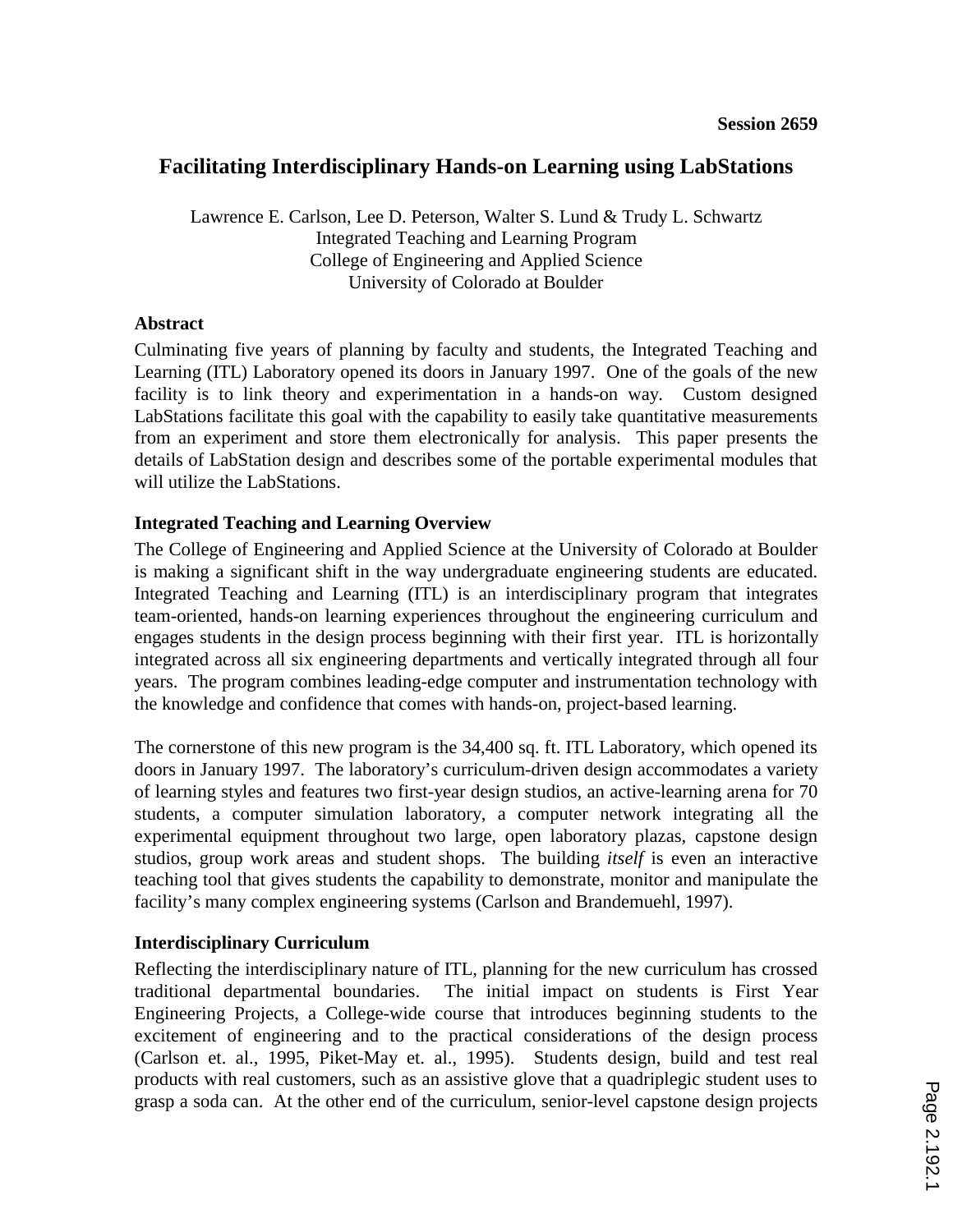are being piloted with interdepartmental cooperation. For example, students from mechanical and electrical engineering recently teamed up to design a powered manipulator mounted to an electric wheelchair, and a sip and puff actuated gear shift for a paraplegic's hand-powered bicycle. Dedicated studio spaces in the ITL Laboratory support and showcase these hands-on design project courses.

The heart of engineering education lies in the middle two years, when the fundamental concepts that define disciplinary specialization are introduced. Many of these concepts are taught in multiple departments. For example, fluid mechanics is taught separately in four departments.

Our approach was to form teams of faculty with expertise in the following *focus areas* which cross departmental boundaries:

- Electronics and microprocessors
- Measurement and instrumentation
- Controls
- Fluid mechanics and thermal science
- Materials and structures
- Manufacturing
- Environmental engineering

Teams articulated concepts common to each department, then designed an appropriate curriculum, utilizing ITL curricular elements designed to facilitate hands-on learning, including *experimental modules*, *lecture demonstrations* and *hands-on homework*. Modules are small experiments, most of which are mounted on mobile carts that can be wheeled up to a standardized LabStation, or easily moved to the Engineering Center to provide vivid lecture demonstrations. To date, 35 experimental modules are in various stages of development; they are designed to be:

- Of multidisciplinary interest, crossing traditional departmental boundaries;
- Suitable for open-ended exploration;
- Stand-alone experiments requiring minimal supervision; and
- Sequence-independent

Examples of modules already piloted in courses include:

- Dynamic strain of a mountain bike a bicycle instrumented with strain gauges allows students to measure stresses in real time. Currently confined to a test stand, the bike will eventually utilize telemetry and a portable data acquisition system to allow real-time off-road testing.
- Musical signal analysis a virtual spectrum analyzer programmed in LabVIEW performs Fast Fourier Transforms on dynamic signals from an electric guitar.
- The Control System Demonstrator uses a computer-controlled motor to vary the effective spring rate, mass and damping coefficient of a second-order dynamic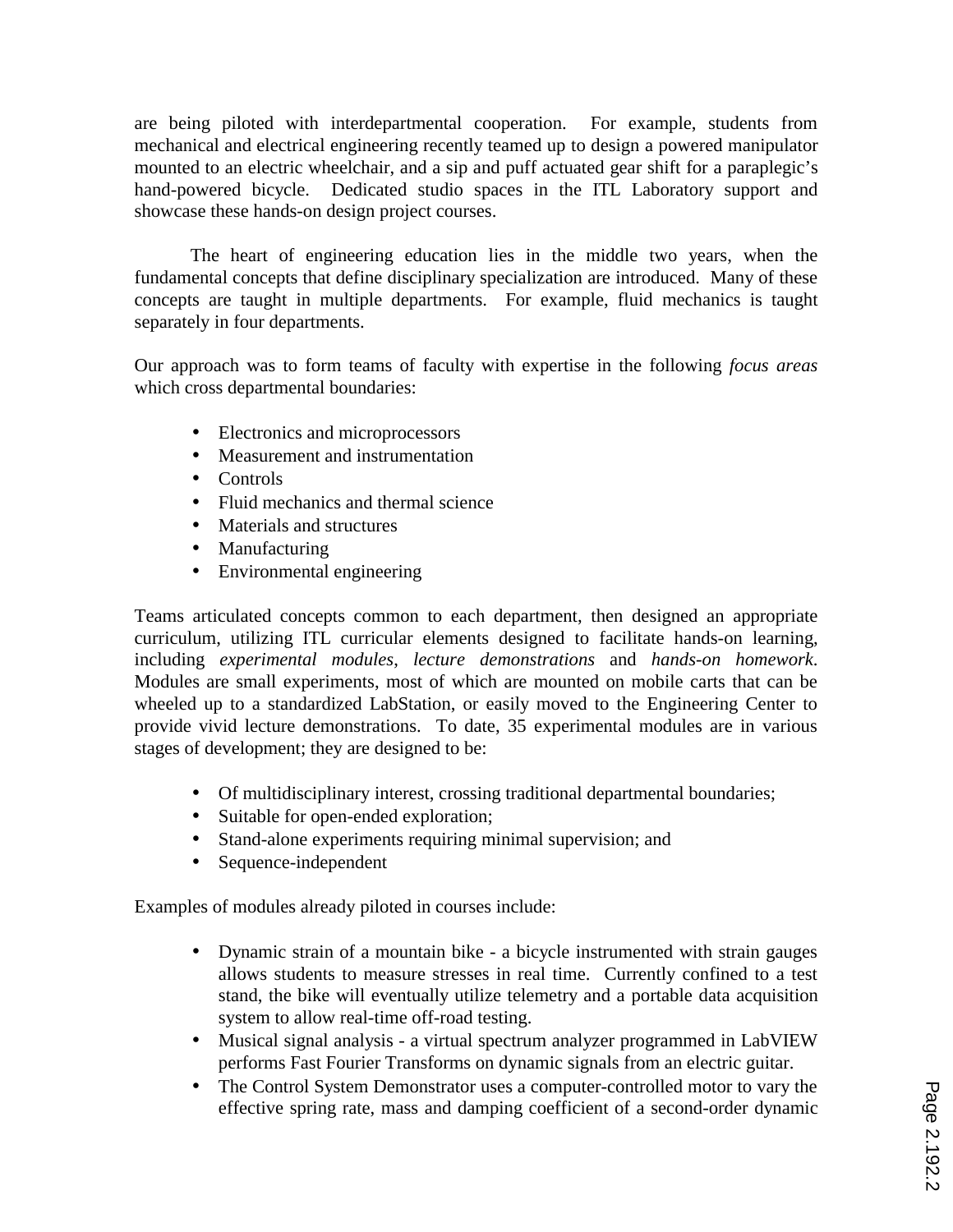system that is excited by another motor over a wide range of forcing frequencies. LabVIEW panels feature sliders that allow students to set all the appropriate parameters, measure and display dynamic response, etc.

• Liquid level control - a first-order system in which the height of water in a standpipe is dependent on inlet flow and outlet resistance. Students in their Applied Math class in differential equations perform experiments to compare the predicted response with actual results.

The assignment of laboratory experiments as homework problems provides students with an alternative mode of learning that permits practical reinforcement of theoretical concepts. Supported by NSF, *hands-on homework* (HOH) augment theoretical courses. They are characterized by the use of relatively simple apparatus and materials that are typically available at home. They generally involve solving a problem analytically, recreating the effect with a simple experiment, describing the results qualitatively, or in an approximate quantitative way, and contrasting observations and analysis. Examples of concepts and simple materials used as HOH experiments in fluid mechanics include:

- Instabilities of viscous flow down a sloped surface *using salad oil on a cookie sheet*
- Buckling flows *using liquid detergent poured onto a flat plate*
- Standing hydraulic jump *in the kitchen sink*

Thus far, 27 HOH experiments have been developed, 9 are in progress and 16 are in planning stages. Because of their "low threshold, high ceiling" nature, these experiments are highly transportable to other institutions.

# **LabStation Concept**

Two of the fundamental concepts that guided the architectural design of the ITL Laboratory are *flexibility* and *visibility.* This is particularly seen in the two large laboratory plazas where most of the sophomore and junior level experimentation will occur. Each plaza measures approximately 4,000 sq. ft. and houses 15 experimental LabStations designed for students working in teams of 4-6.

Each LabStation (Fig. 1) is a powerful data acquisition center measuring approximately four by six feet, capable of taking data from any mobile experiment which can be wheeled up to it. It includes two Hewlett-Packard Pentium-based PCs running Windows NT, National Instruments MIO-16 multipurpose I/O interface cards and LabVIEW software to control data acquisition, several SCXI signal conditioning modules, and a comprehensive array of Hewlett-Packard instrumentation including oscilloscopes, signal generators, multimeters, counters and spectrum analyzers, all connected through an HPIB interface. Each computer can take data simultaneously from up to 16 channels. And, of course, students will have access to the wide variety of virtual instruments that LabVIEW provides. While the capability of virtual instrumentation is clearly a powerful engineering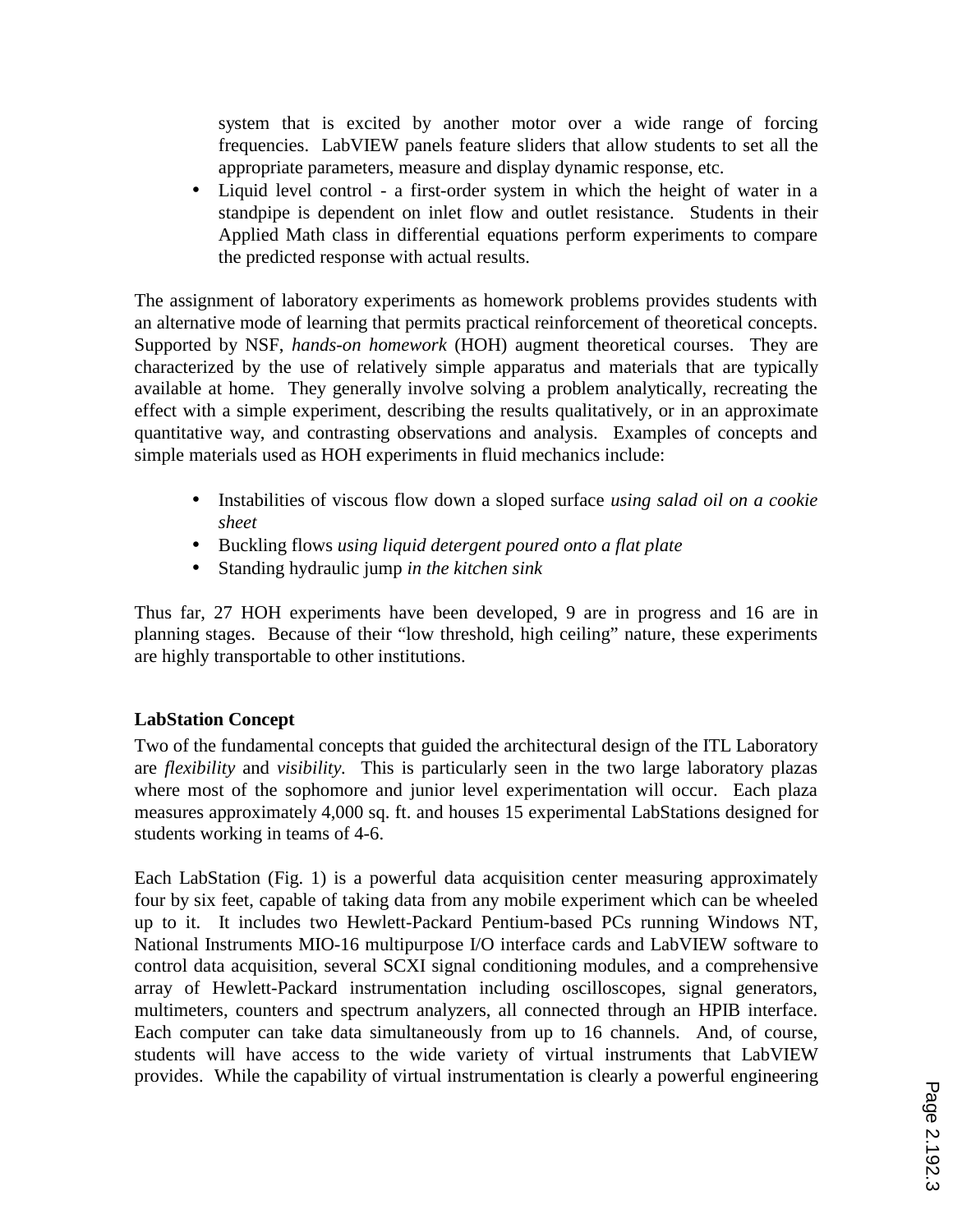tool, we believe that students will benefit from the appropriate interaction between real and virtual instruments.

The mobile experimental modules are pre-wired to standard military connectors so that they can easily be connected, either to a LabStation in a Lab Plaza, or as a lecture demonstration. In addition, extensive breakout panels on each LabStation allow patch cord access (BNC and binding post connectors) to virtually all internally wired signals of interest between the data acquisition cards and computers, as well as direct communication out to the experiments to control them (Fig. 2).

### **Use of LabVIEW**

One of our faculty estimates that, by the time our students complete four years plus of engineering, they will be exposed to over 30 different software applications. The more standardized we can make our students' software options, the more productive they can be. This is one of the reasons we have chosen LabVIEW as the standard data acquisition and control package for the ITL Laboratory.

Students will learn LabVIEW in parallel with course assignments requiring its use. As students advance through their four years, their lab assignments will become progressively more open-ended and their need for higher sophistication in LabVIEW programming will grow. ITL will provide on-line training and documentation for much of this process. In addition, students will be exposed to the proper design of standard LabVIEW programs for industrial applications.

# **Conclusion**

The new ITL Laboratory was designed as a learning environment to enable undergraduate engineering students to experientially validate engineering science fundamentals in an interdisciplinary way. We anticipate that it will take several years to fully capitalize on the potential of this exciting new facility, but preliminary results are encouraging.

The spring 1997 semester saw the first classes to utilize the new ITL Laboratory. In addition to five sections of First Year Engineering Projects and numerous classes experimenting with active learning formats, there were two interdisciplinary classes in the laboratory plazas. A Circuits for Non-Majors course, taught by the department of electrical and computer engineering for the rest of the College, utilized the extensive capabilities of the electronic instrumentation, all connected to the networked computers via an HPIB interface. The departments of mechanical and civil, environmental and architectural engineering coordinated a junior-level fluid mechanics course utilizing fifteen experimental modules. Most of the experiments were open-ended, encouraging students to discover and understand fundamental fluid mechanics concepts by applying them in a hands-on way.

Those of us fortunate to be part of the ITL planning process have been pleasantly surprised to learn that the fundamental tenet of the ITL program - learning by doing - applies to us, as well as to our students.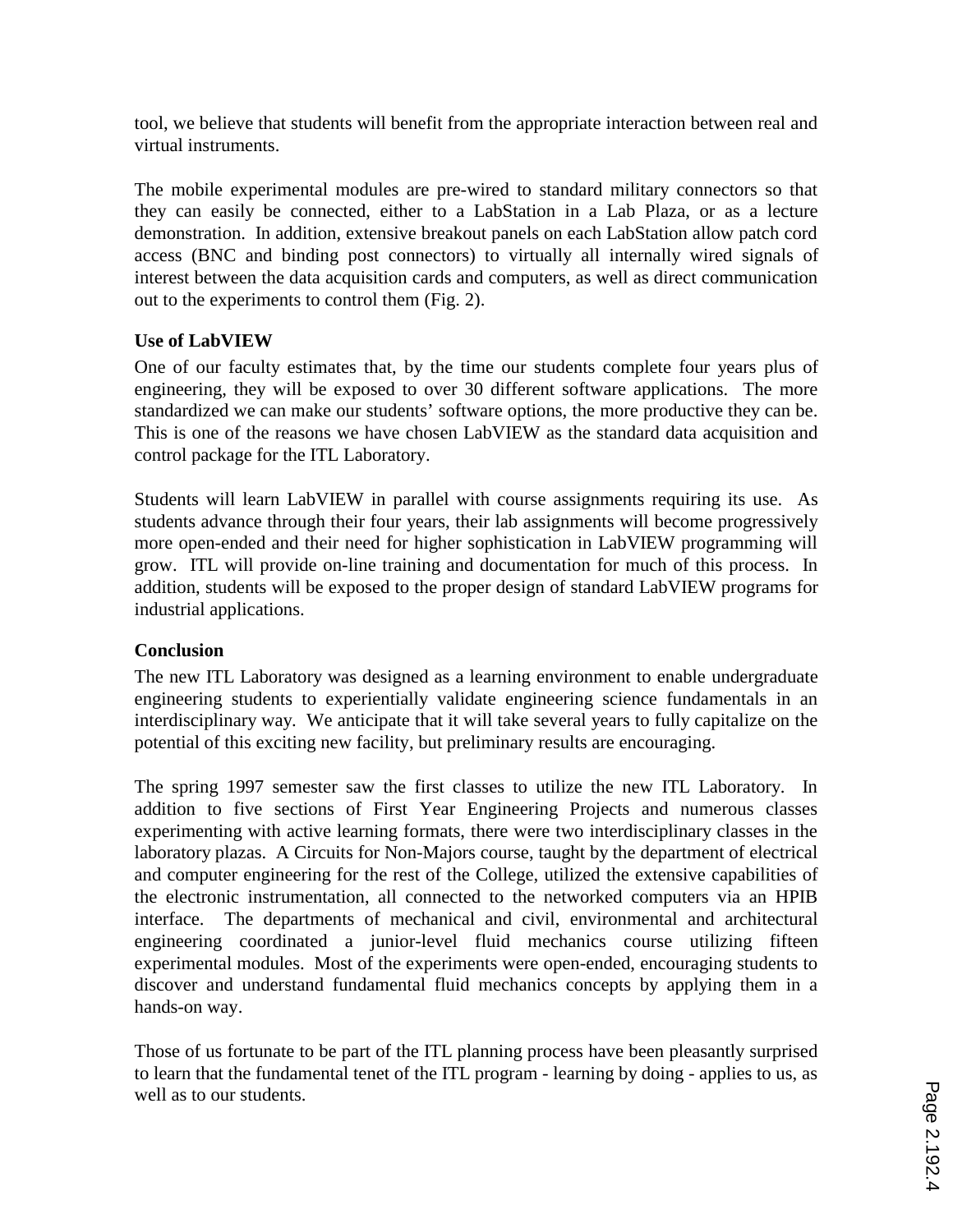

Fig. 1. ITLL LabStations provide powerful computer and data acquisition capabilities for two teams of students to conduct hands-on experiments in the open lab plazas.



Fig. 2. Input/output panels on each side of the LabStation allow access to internally wired signals, as well as a means to get signals out to the experiments.